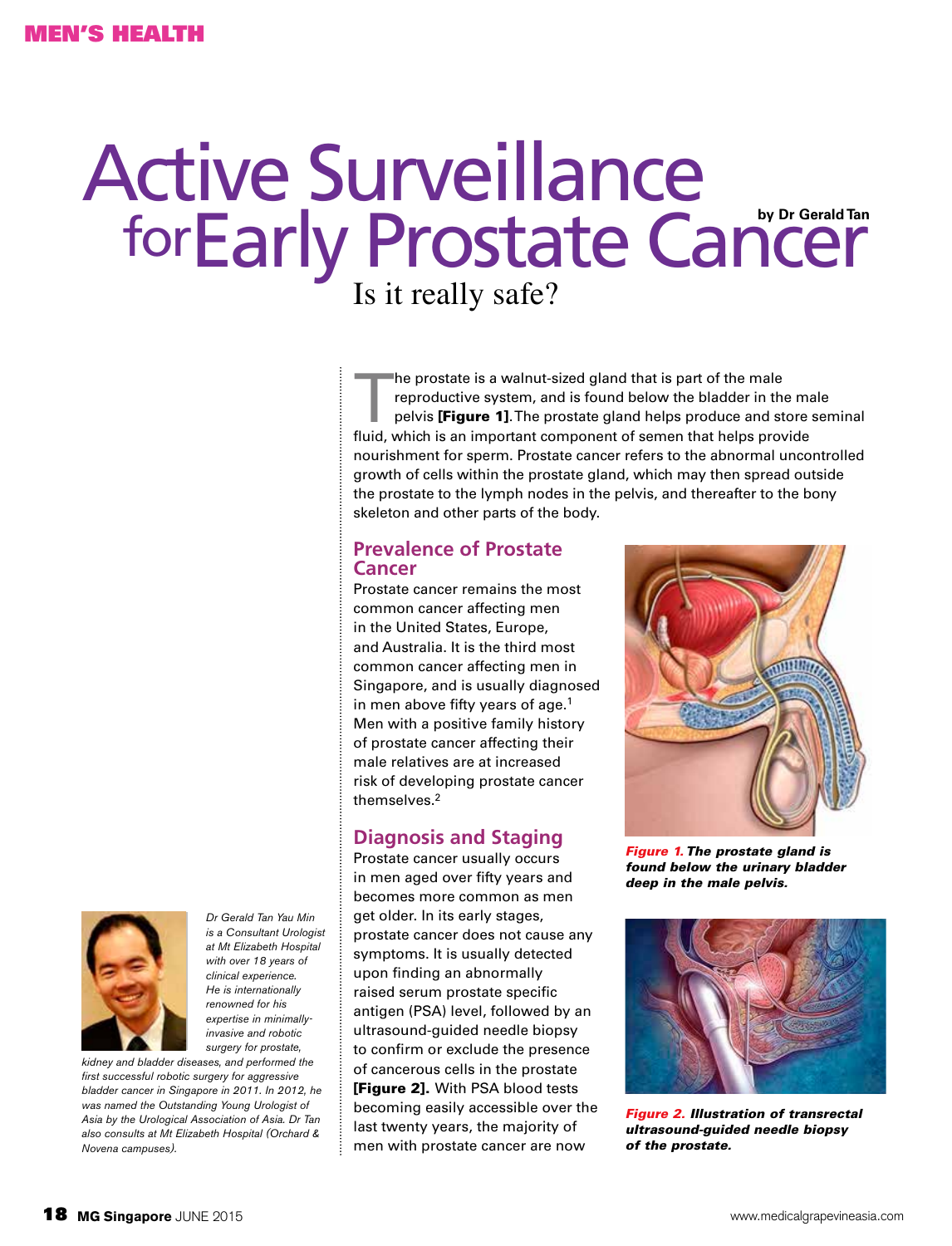# Men's Health

diagnosed at an early, curable stage of their disease. In its advanced stages, prostate cancer may cause obstruction to the urethra with difficulty passing urine, frank blood in the urine (haematuria), blood in the semen (haematospermia) or painful urination. If the cancer has spread to the bony skeleton, patients may experience pain in the back or hips.

### **Current Treatment Measures**

Early prostate cancer is an imminently curable disease and usually carries a very good prognosis if it is detected before



*System comprises a patient cart docked next to the patient on the operating table, while the surgeon operates from a console some distance away.*

the cancer has extended outside the prostate gland. The conventional treatment options are:

- Surgery to remove the prostate gland if patients are less than 70 years of age and in good health. In Singapore, this is routinely performed through small incisions using the da Vinci robot [Figure 3]
- Radiation therapy to ablate the cancer cells in the prostate [Figure 4]
- Active surveillance in certain patients whose cancer characteristics have a very low risk of progressing or spreading. For patients choosing curative treatment with surgery or radiation, common side effects include urinary incontinence (usually a short-lived phenomenon) and impotence.

# **The Difference between Active Surveillance and Watchful Waiting**

Active surveillance (AS), as opposed to immediate curative treatment, is a treatment strategy for patients with very early low-risk prostate cancer that aims to reduce unnecessary treatment and its side effects until clinically indicated. Active surveillance protocols aim to achieve the correct timing for curative treatment. This is different from watchful waiting, which was a previous treatment approach of observing prostate cancer patients until they developed symptoms of local or systemic cancer progression. When the latter scenario happened, patients would then be managed palliatively with (1) surgery to unblock prostate or upper tract obstruction; (2) hormonal therapy; or (3) palliative radiation for bone metastases. In watchful waiting, prostate cancer patients often miss their window for curative treatment, and in modern clinical practice, is usually limited to men of advanced age who are not expected to live more than 10 years.<sup>2</sup>

In active surveillance, patients remain under close follow-up with their urologists, and have their serum PSA levels checked once every six months. This is accompanied by an annual prostate biopsy and digital rectal examination to confirm that the prostate cancer cells have not turned more aggressive over the period of surveillance. Should any of these markers show interval progression indicative of aggressive disease, patients are then advised to proceed with curative treatment. In younger men, this means that curative treatment may be delayed for several years until the cancer becomes clinically worrying of aggressive spread.



*Figure 4. Radiation therapy for prostate cancer.*

#### **Which Patients are Suitable for Active Surveillance?**

Most international guidelines recommend active surveillance as a treatment option for patients with clinically confined prostate cancer that has very low risk of cancer progression.2,3 The strict criteria for such patients include:

- Life expectancy of more than 10 years
- Clinical stage T1/T2 cancers (i.e. prostates with no or very small palpable nodules)
- Serum PSA < 10ng/dl
- Gleason prostate biopsy score of ≤ 6 (out of 10)
- $\bullet \leq 2$  positive cores on biopsy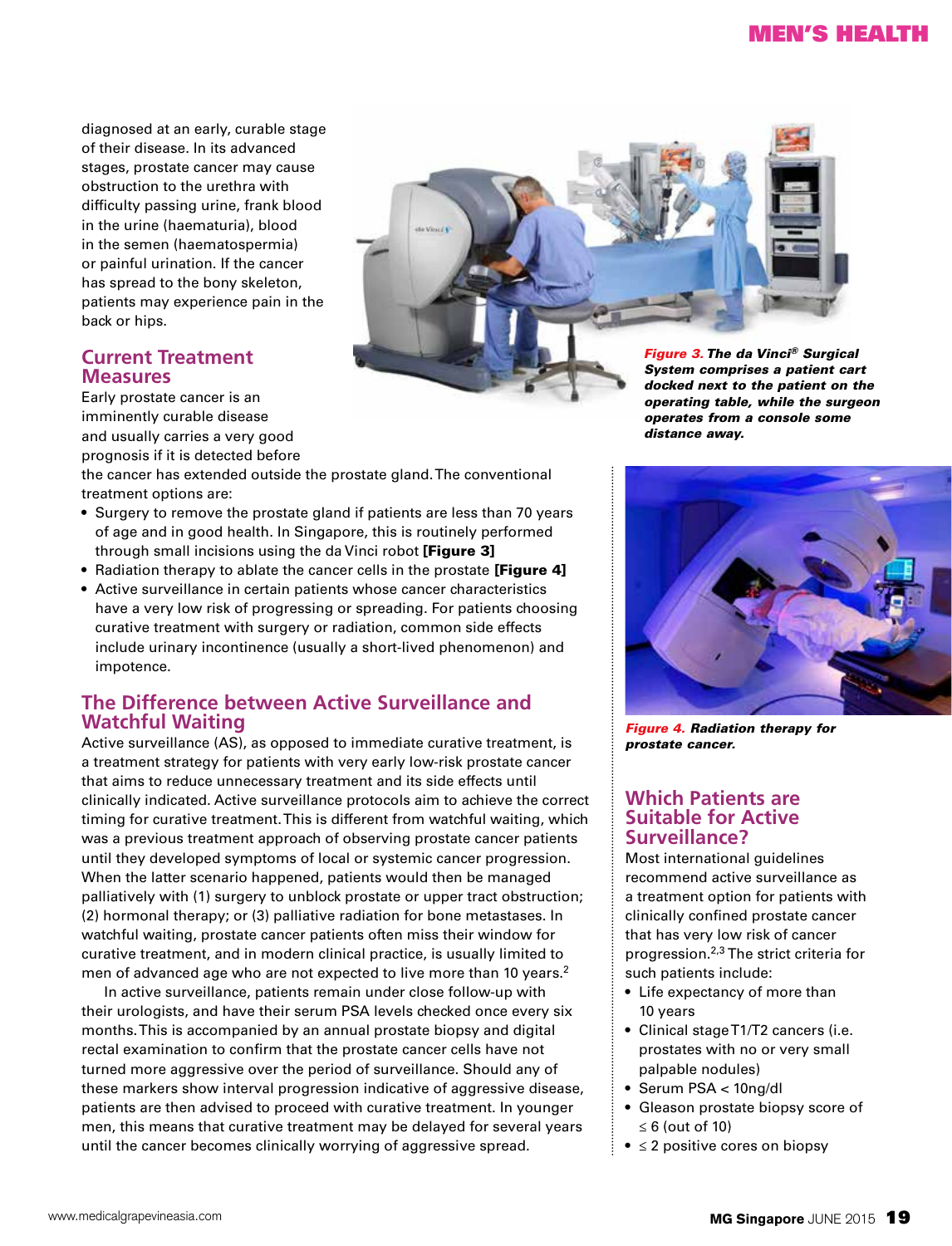

*Figure 5. Gleason scoring system used by pathologists to determine how indolent or aggressive the prostate cancer appears under the microscope.*

(minimum of 12 cores taken)

• ≤ 50% cancer involvement per biopsy core

In addition, a consensus meeting recently suggested excluding men from active surveillance if their prostate biopsy reports contained any of the following worrisome characteristics: (1) predominant ductal carcinoma; (2) sarcomatoid carcinoma; (3) extraprostatic extension of cancer; and (4) lymphovascular invasion $3$  [Figure 5].

# **Why Do Patients Drop Out of Such Active Surveillance Programmes?**

Patients usually drop out of active surveillance programmes and pursue definitive treatment with surgery or radiation for one or more of these three reasons:

- They were found to have worrisome characteristics on follow-up
- They found the regular PSA blood tests and repeated prostate biopsies inconvenient or unbearable
- They became anxious that they might miss their "opportunity for cure". In the latter scenario, such patients find living with the knowledge of having prostate cancer a great psychological burden. For such patients, the prospect of having the prostate surgically removed or radiated seems inevitable, and they prefer to opt for definitive treatment whilst they are younger and able to recover more quickly, and thereafter to move on with their lives.

**In active surveillance, patients remain under close follow-up with their urologists, and have their serum PSA levels checked once every six months. This is accompanied by an annual prostate biopsy and digital rectal examination to confirm that the prostate cancer cells have not turned more aggressive over the period of surveillance. Should any of these markers show interval progression indicative of aggressive disease, patients are then advised to proceed with curative treatment.**

#### **Will Active Surveillance Not Cause Patients to Miss Their "Window Of Cure"?**

In a recent systematic review of over 3,900 patients, active surveillance was found to be generally safe for the majority of patients with low-risk cancer characteristics as described above.5 One of the largest cohorts of AS patients with the longest follow-up reported a 2.8% incidence of developing bony metastases during followup. 27% of the cohort eventually underwent curative treatment (either surgery of radiation), when they developed worrying characteristics on follow-up PSA testing and repeat prostate biopsies.6